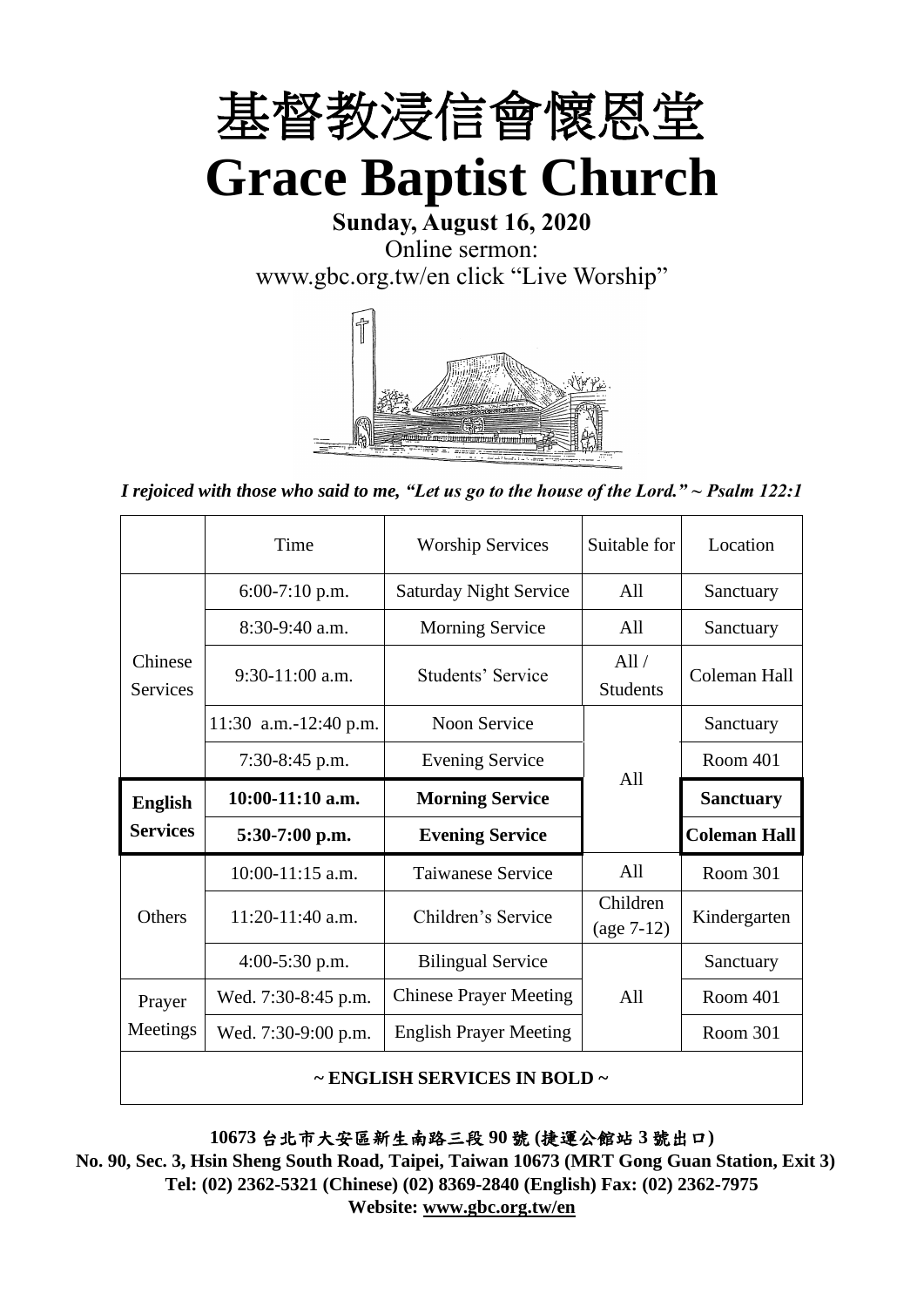**Welcome to Grace Baptist Church English Congregation. Thank you for choosing to worship with us and celebrate the glory of our Lord.**

|                                  |                          | Morning Worship Service – 10:00 a.m.                                                                                           |                             |
|----------------------------------|--------------------------|--------------------------------------------------------------------------------------------------------------------------------|-----------------------------|
|                                  |                          | Sunday, August 16, 2020 (Sanctuary)                                                                                            |                             |
| Prelude                          |                          |                                                                                                                                | Linda Ku                    |
| Greeting/Prayer                  |                          |                                                                                                                                | Armand Lim                  |
|                                  | Worship through Music    | "Your Great Name"<br>"Jesus Your Name"                                                                                         |                             |
| <b>Pastoral Prayer</b>           |                          |                                                                                                                                | <b>Pastor Nick Brideson</b> |
|                                  | Worship through Music    | "It Is Well with My Soul"<br>"Yet Not I but Through Christ in Me"                                                              | Armand Lim                  |
| <b>Offertory Prayer</b>          |                          |                                                                                                                                | <b>Chien Ferng</b>          |
| Doxology                         |                          | Tithes and Offerings/Special Music "Almighty God with The Birds Still Dance"                                                   | <b>Hallel Singers</b>       |
| Pray for Our Church              |                          |                                                                                                                                | Minister Priscilla Liao     |
| <b>Scripture Reading</b>         |                          | Ephesians 4:17-24                                                                                                              |                             |
| Message                          |                          | We Encourage One Another                                                                                                       | <b>Pastor Nick Brideson</b> |
| <b>Response Song</b>             |                          | "Be Strong in the Lord"                                                                                                        |                             |
| Benediction                      |                          |                                                                                                                                |                             |
| Welcome                          |                          |                                                                                                                                |                             |
| Commissioning                    |                          |                                                                                                                                |                             |
| <b>Closing Song</b>              |                          | "As the Lord Is with Us"                                                                                                       | Armand Lim                  |
| Postlude                         |                          |                                                                                                                                | Linda Ku                    |
| Wear a mask<br>before entering   |                          | Nursery care is available in the "Cry Room" at the back of the Sanctuary during the Morning Worship Service.                   |                             |
| the Cry Room.                    |                          |                                                                                                                                |                             |
|                                  |                          | Evening Worship Service - 5:30 p.m.                                                                                            |                             |
|                                  |                          | Sunday, August 16, 2020 (Sanctuary)                                                                                            |                             |
| Prelude                          |                          |                                                                                                                                | Michael Tsai                |
| Prayer                           | Worship through Music    | "Jesus Messiah"                                                                                                                | Minister Kevin Wang, Leader |
| Greeting                         |                          |                                                                                                                                | Minister Priscilla Liao     |
| Pastoral Prayer                  |                          |                                                                                                                                | <b>Pastor Nick Brideson</b> |
|                                  | Worship through Music    | "Before the Throne of God above" Minister Kevin Wang, Leader<br>"Oh Lord My Rock and My Redeemer"<br>"Cornerstone <sup>"</sup> |                             |
| <b>Offertory Prayer</b>          |                          |                                                                                                                                | Vicky Kuo                   |
| Tithes and Offerings             |                          |                                                                                                                                |                             |
| Pray for Our Church              |                          |                                                                                                                                | Minister Priscilla Liao     |
| <b>Scripture Reading</b>         |                          | Ephesians 4:17-24                                                                                                              |                             |
| Message                          |                          | We Encourage One Another                                                                                                       | <b>Pastor Nick Brideson</b> |
| <b>Response Song</b>             |                          | "Speak Oh Lord"                                                                                                                |                             |
| <b>Closing Prayer</b><br>Welcome |                          |                                                                                                                                |                             |
| <b>Closing Song</b>              |                          | "Jesus Messiah"                                                                                                                | Minister Kevin Wang, Leader |
| Postlude                         |                          |                                                                                                                                | Michael Tsai                |
|                                  |                          |                                                                                                                                |                             |
|                                  |                          | <b>Our Vision Is to Spread the Gospel</b>                                                                                      |                             |
|                                  | To achieve this, we aim: |                                                                                                                                |                             |

⚫ To become a house of prayer

⚫ Through prayer, to build the body of Christ

⚫ From the body, to do the work of mission in Taipei, Taiwan, and neighboring countries *"but you will receive power when the Holy Spirit has come upon you; and you shall be My witnesses both in Jerusalem, and in all Judea and Samaria, and even to the remotest part of the earth." -* Acts 1:8 (NASB)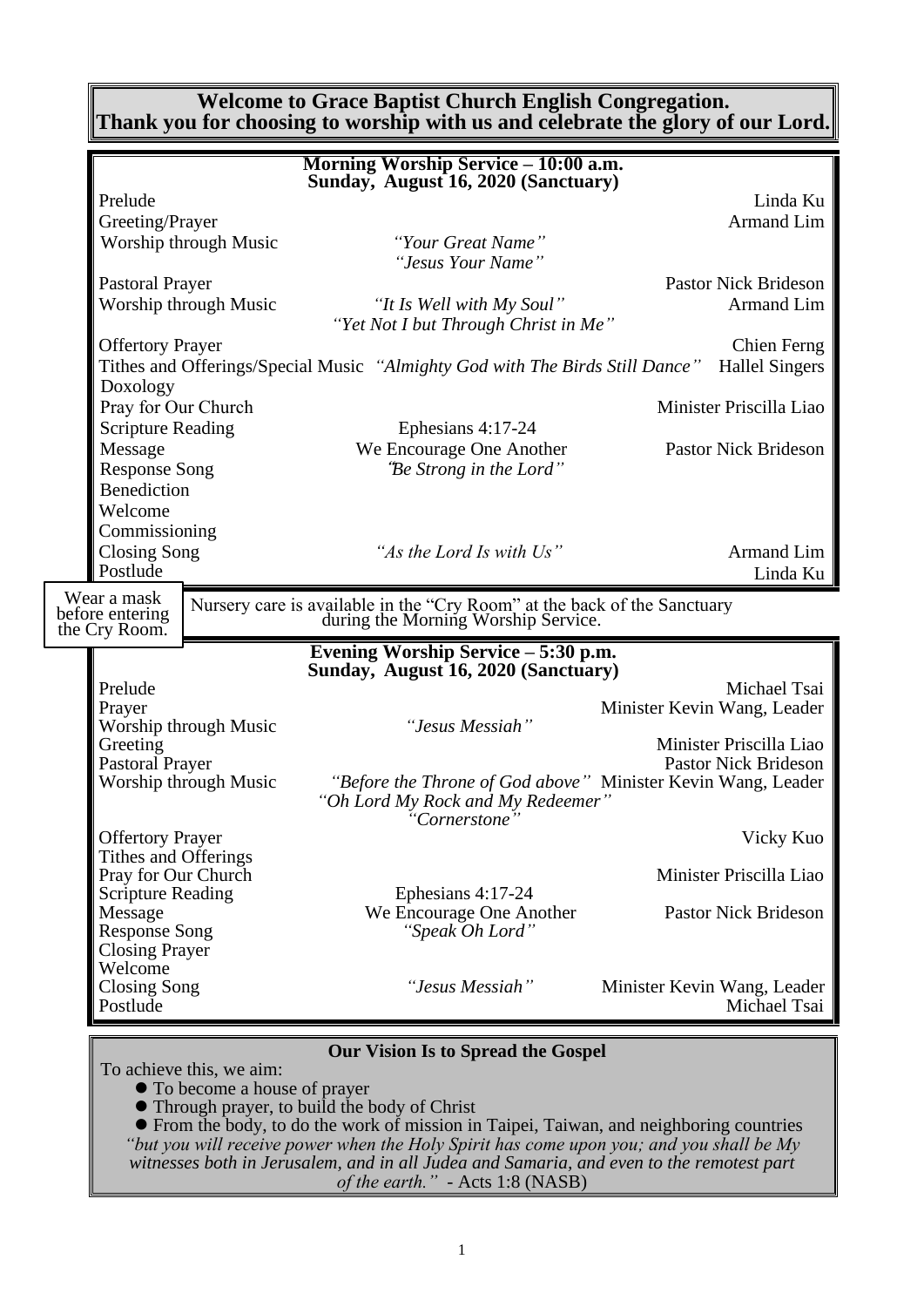#### **Sermon Topic: We Encourage One Another Scripture: Ephesians 4:17-24**

#### **Speaker: Pastor Nick Brideson August 16, 2020**

#### **Scripture: Ephesians 4:17-24 (NASB)**

 $17$  So this I say, and affirm together with the Lord, that you walk no longer just as the Gentiles also walk, in the futility of their mind, <sup>18</sup> being darkened in their understanding, excluded from the life of God because of the ignorance that is in them, because of the hardness of their heart; <sup>19</sup> and they, having become callous, have given themselves over to sensuality for the practice of every kind of impurity with greediness.<sup>20</sup> But you did not learn Christ in this way, <sup>21</sup> if indeed you have heard Him and have been taught in Him, just as truth is in Jesus,  $22$  that, in reference to your former manner of life, you lay aside the old self, which is being corrupted in accordance with the lusts of deceit,  $23$  and that you be renewed in the spirit of your mind, <sup>24</sup> and put on the new self, which in the likeness of God has been created in righteousness and holiness of the truth.

**Notes:**



## **Sermon Next Sunday,** *August 23***:**

| <b>Speaker</b>              | <b>Topic</b>                                                                                                                             | <b>Bible Text</b> |
|-----------------------------|------------------------------------------------------------------------------------------------------------------------------------------|-------------------|
| <b>Pastor Nick Brideson</b> | We Strengthen One Another                                                                                                                | Ephesians 5       |
|                             | Study the Bible text ahead and you will get more from the sermon.<br>You are welcome to join one of the Sunday classes listed on page 6. |                   |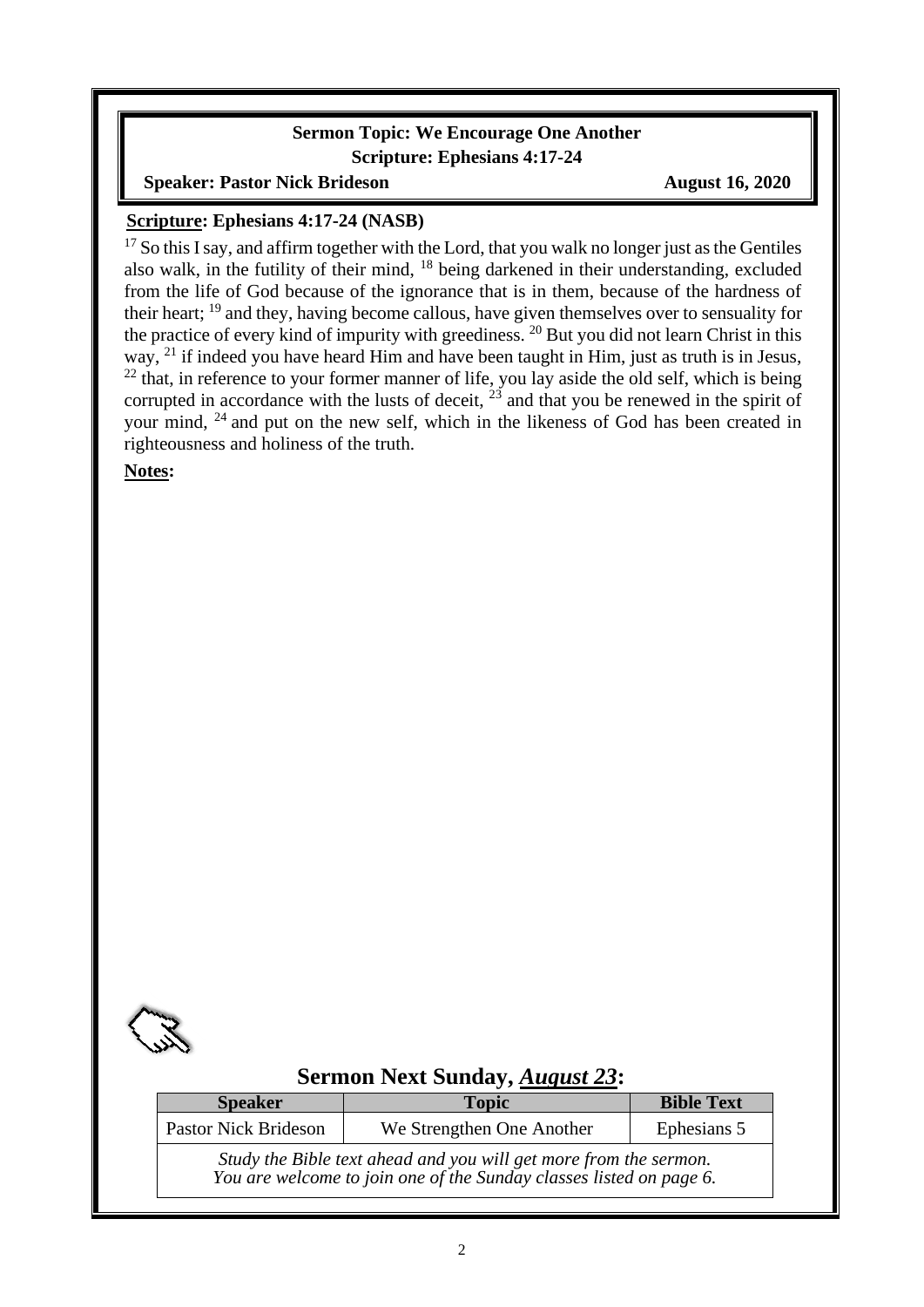# **Wednesday Night Prayer Meeting**

*"My house shall be called a house of prayer" (Matthew 21:13)*

Let us be a church of prayer. Come and pray with brothers and sisters in Christ 7:30 - 9:00 p.m. every Wednesday in Room 301. Go directly to the physical Prayer Meeting or email Minister Priscilla (priscilla@gbc.org.tw) for how to join the Zoom Prayer Meeting. Email prayer requests to Minister Priscilla.

Prayer Focus for this coming Wednesday: *Missions*

## **Alpha Course**

**Blood Donation on August 30**

Alpha Course is especially suited for non-Christians, but anyone who wants to know more about Christianity is welcome to attend. It meets Sundays from 11:30 a.m. in the Calvary Room (Take the stairs by the front desk, 2.5th floor.)

Please invite your non-Christian friends and family members for the class and talk about the meaning of life.

Those of us blessed with good health, please come and help others by donating blood on *August 30*:

#### **When/Where:**

9:00 a.m.–5:00 p.m.in front of GBC

- **Requirements:**
- \* Between 17 and 65 years old
- \* Bring your ID/ARC
- \* Not had hepatitis in the last 12 years
- \* Not pregnant

## **Preshool, AWANA & Youth Schedule**

Preschool, AWANA and Youth classes will be on break August 23 & 30, and the classes will resume September 6. If you have any questions regarding the schedule, please email: Preschool leader Joanna Peng [Joanna1285@hotmail.com;](mailto:Joanna1285@hotmail.com)

AWANA leader Ming Lai [minglai88@gmail.com;](mailto:minglai88@gmail.com)

Youth class leader Grant Burgess grantburgess@live.com.za.

### **Young Adults Fellowship**  The Fellowship is for young adults from the age of 20-35 to study God's Word and grow together. It meets on  $2<sup>nd</sup>$  and  $4<sup>th</sup>$  Saturdays from 10:30 a.m. to 12:00 p.m. in WanFu 22 (next to GBC building). Please join the Fellowship directly. *The next meeting will be August 29. (Minister Kevin*

*will lead a mission trip on August 22 so has to postpone for that day only.)*

Contact Minister Kevin Wang at kevin@gbc.org.tw if you need more information.

## **Thursday Night Bible Study Group New Study**

The Thursday Night Bible Study Group is studying the Gospel of John with an emphasis on God the Father. Anyone who is interested, please join it directly from 7:30 to 9:00 p.m. in Room 301. Questions? Please contact the leader, Rod Syverson, through his email: rod\_syverson@hotmail.com.

# **Bible Studies for Life: Fall Season Starts September 6**



Whether you are young or old, if you follow Jesus, you are a disciple. But the quality of your discipleship isn't measured by how well you can answer questions. Discipleship is about being transformed into the likeness of Jesus. And transformation starts in the Word. That's why *Bible Studies for Life* is carefully crafted to help kids, students, and adults purposefully become more like Jesus every day.

(13 sessions: on Sundays from September 6 to November 29)

We have seven *Bible Studies for Life* classes available. Please check classroom information listed on page 6 and join one of the classes directly from September 6.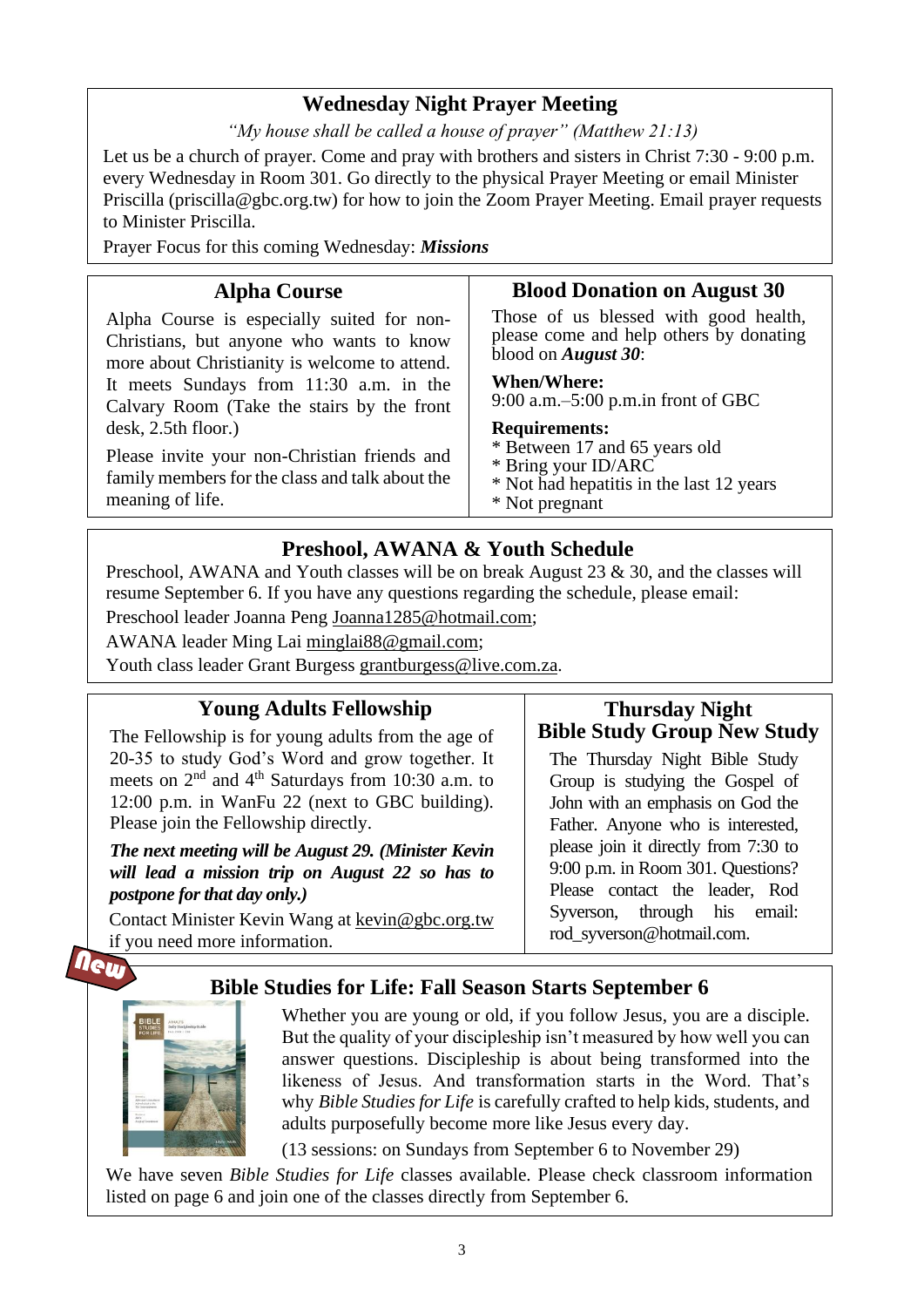★**Wearing a mask to cover the nose and mouth is required inside GBC. If you are not able to wear a mask, you** 

| <b>COVID-19 Precautions</b>                                                                                                                                                                                                                                                                                                                                                                                                                                                                                                                                                                                                                                                                                                                                            | you are not able to wear a mask, ye<br>are invited to join worship online.                                                                                                                                                                                                                                                                                                                                                                                                                                                                                                                                                                                              |
|------------------------------------------------------------------------------------------------------------------------------------------------------------------------------------------------------------------------------------------------------------------------------------------------------------------------------------------------------------------------------------------------------------------------------------------------------------------------------------------------------------------------------------------------------------------------------------------------------------------------------------------------------------------------------------------------------------------------------------------------------------------------|-------------------------------------------------------------------------------------------------------------------------------------------------------------------------------------------------------------------------------------------------------------------------------------------------------------------------------------------------------------------------------------------------------------------------------------------------------------------------------------------------------------------------------------------------------------------------------------------------------------------------------------------------------------------------|
| <b>Precautions inside GBC:</b><br>- Temperatures will be taken when you enter<br>GBC. (Please enter through GBC front<br>door. Back door is for exit only.)<br>- All people must wear masks and sanitize<br>hands<br>- No buffet-style food in groups/meetings<br>inside GBC (Only lunch boxes or food in<br>sealed packages. Drinks must be in<br>individual containers.)<br>- Fill out the seating form when joining a<br>worship service. (Family members can sit<br>together and fill out one form with one seat<br>number to include all members.)<br>- Take your bulletin home or put it in<br>boxes marked "Bulletin RECYLE".<br>- No one should attend GBC who has<br>been out of Taiwan in the last 2 weeks.<br>- See a doctor if you have a fever and cough. | <b>General Precautions:</b><br>The government asks ALL people to<br>NOT travel overseas. ALL people who<br>arrive in Taiwan from overseas MUST<br>self-quarantine for 14 days. During your<br>quarantine, GBC welcomes you to join<br>our worship via the Internet.<br>meetings should<br>keep<br>All<br>an<br>attendance record. The leader should<br>keep the record for at least one month<br>in case it is needed.<br>Please enter GBC through the front<br>door. GBC back door is for <b><i>exit</i></b> only.<br>The gate from the coffee deck (next to<br>the sushi restaurant) will be open for<br>people leaving GBC immediately after<br>the morning service. |
|                                                                                                                                                                                                                                                                                                                                                                                                                                                                                                                                                                                                                                                                                                                                                                        |                                                                                                                                                                                                                                                                                                                                                                                                                                                                                                                                                                                                                                                                         |

# **Sunday School Children's Teachers Needed**

**AWANA:** AWANA is our Children's Sunday School Ministry for children from Kindergarten, age 5 ( $\pm \text{H}$ ), to Grade 6. If you are a registered GBC member with a heart to serve children, please contact Ming at [minglai88@gmail.com.](mailto:minglai88@gmail.com)

**Preschool:** English Preschool Class is looking for teachers and assistants who can sing songs and tell Bible stories to children age 3-5. The class meets every Sunday from 11:40 a.m. to 12:40 p.m. Training will be provided. If you are a registered GBC member who has a heart for children's ministry, please contact Joanna Peng at Joanna1285@hotmail.com.

## **Welcome New Members!**

Today we welcome new members to our church family. May the Lord bless them as we grow in Christ together here at GBC.



 $\star$  **Baptism** – 8 new members:

Niken Probowati, Po-Wen Chang, Charrisa Young, Aaliyah Hong, Nathan Yang, Gabriel Su, Matthew Pan, and Menzi Nhlengethwa

 $\star$  **Membership Transfer** – 12 new members:

Victoria Lin, Jeff Chiu, Pavel Olchovik, Deborah Olchovik, Anita La'ah, Fifi Kuo, Edlyn Tjhatra, Ally Lin, Mary Oyewale, Joyce Pan, Arsene Kao, and Cynthia Ong

If you feel called to be baptized, please contact SueJenny a[t suejenny@gbc.org.tw](mailto:suejenny@gbc.org.tw) for information.

## **Scholarship Donation - Collected by GBC Scholarship Committee**

GBC provides scholarship to our young brothers and sisters who are still in school. GBC also provides grants to non-Christian students in need, so their efforts may be encouraged. Offering receipts will be provided. If you feel that the Lord calls you to give to this cause, please contact:

- Anita Chen (if you speak Chinese) at anita@gbc.org.tw
- SueJenny Hsu (if you can not speak Chinese) at suejenny@gbc.org.tw



**More announcements on page 5**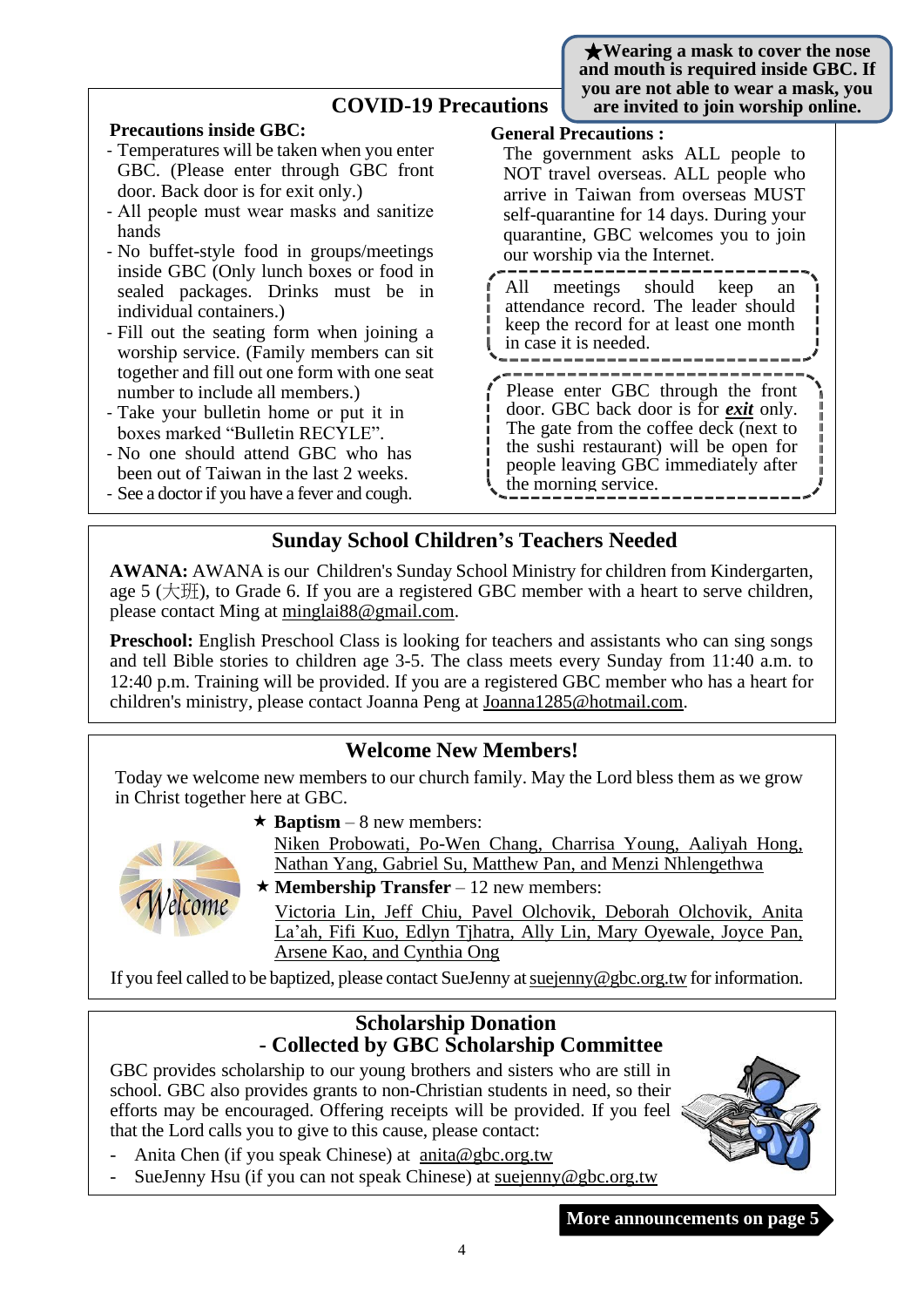## **Mabuhay Fellowship**



Today, August 16, at 2:00 p.m. in basement Room B05, the Mabuhay Fellowship will have worship through songs and a talk by Pastor Nick Brideson on "*Opening Spiritual Eyes*". August birthday celebrations will follow Pastor Nick's talk. All are welcome.

The Mabuhay Fellowship comprises Filipinos aiming to share God's love and light through worship, prayer, Bible study, fellowship, gospel sharing, ministry, and more.

- ★ **Bible Studies for Life Class in Bahasa:** It meets from 11:30 a.m. in Room B03. People coming from all nationalities who speak Bahasa are welcome. Please go to the class directly if you are interested in joining. Questions? Please contact the leader, Maria Sagita, at sagitamaria@gmail.com.
- ★ **Evergreen Bilingual Fellowship** meets every Saturday night from 6:00 to 8:00 p.m. in GBC Room 401. To join please email Winnie Liang: [wistlesliang@hotmail.com.](mailto:wistlesliang@hotmail.com)
- ★ **Sacred Music Serving Trainings (In Chinese):** There will be 3 Sacred Music Serving Trainings (Basic Music Theory, Vocal Music Training, Piano Playing) in September, in Chinese, taught by the current Chinese Choir leaders. After the training, the students are expected to serve in music ministries. Cost applies and registration is required. The deadline for registrtion is August 30. Please see Chinese bulletin for details.

**English Congregation Leaders**

|                                                                                                                                                                                                                                                                                                                                                                                      |                                                                                                                                                                                                                                                                                                                                                                                                                                                    | <b>English Pastor: Nick Brideson</b>                                                                                                                                                                                                                                                                                                                                                                                                                             |                                                                                                                                                                                                                                                                                                                                                                                                  |                                                                                                                                                                                                                                                                                                           |
|--------------------------------------------------------------------------------------------------------------------------------------------------------------------------------------------------------------------------------------------------------------------------------------------------------------------------------------------------------------------------------------|----------------------------------------------------------------------------------------------------------------------------------------------------------------------------------------------------------------------------------------------------------------------------------------------------------------------------------------------------------------------------------------------------------------------------------------------------|------------------------------------------------------------------------------------------------------------------------------------------------------------------------------------------------------------------------------------------------------------------------------------------------------------------------------------------------------------------------------------------------------------------------------------------------------------------|--------------------------------------------------------------------------------------------------------------------------------------------------------------------------------------------------------------------------------------------------------------------------------------------------------------------------------------------------------------------------------------------------|-----------------------------------------------------------------------------------------------------------------------------------------------------------------------------------------------------------------------------------------------------------------------------------------------------------|
| <b>Pastor Nick Brideson</b>                                                                                                                                                                                                                                                                                                                                                          | Minister Priscilla Liao                                                                                                                                                                                                                                                                                                                                                                                                                            |                                                                                                                                                                                                                                                                                                                                                                                                                                                                  | Minister Kevin Wang                                                                                                                                                                                                                                                                                                                                                                              |                                                                                                                                                                                                                                                                                                           |
| <b>Adult Education</b><br>/Mission                                                                                                                                                                                                                                                                                                                                                   | AM Worship                                                                                                                                                                                                                                                                                                                                                                                                                                         | Children's<br>Education/Caring                                                                                                                                                                                                                                                                                                                                                                                                                                   | PM Worship                                                                                                                                                                                                                                                                                                                                                                                       | Youth/Fellowship                                                                                                                                                                                                                                                                                          |
| <b>Adult Education</b><br><b>Nick Brideson</b><br>nick@gbc.org.tw<br><b>Foreign Mission:</b><br><b>Medical/Dental Team</b><br>Armand Lim<br>rmanlim@yahoo.com<br><b>VBS</b> Team<br>Priscilla Liao<br>priscilla@gbc.org.tw<br><b>Taiwan Mission:</b><br><b>TaiTung Team</b><br>Cherrie Gow Lim<br>cvgow@yahoo.com<br><b>Orphanage Ministry</b><br>Julie Chen<br>yuling0914@gmail.com | <b>Morning Music</b><br>Cherrie Gow Lim<br>cvgow@yahoo.com<br><b>Morning Greeters</b><br>Chien Ferng<br>cferng@gmail.com<br><b>Adult Choir</b><br><b>Hand Bell Choir</b><br>Juliet Jao<br>lenyinjao@gmail.com<br><b>Hallel Singers</b><br>Cherrie Gow Lim<br>cvgow@yahoo.com<br><b>Morning Fellowship Tea</b><br>Yuri Shih<br>yuchen phone@hotmail.com priscilla@gbc.org.tw<br><b>Morning Multimedia</b><br>Vicky Lin<br>gbcmorningmedia@gmail.com | <b>Cryroom Children's</b><br><b>Care Ministry</b><br>Abby Tu<br>abbbytu@gmail.com<br>Preschool<br>Joanna Peng<br>Joanna1285@hotmail.com<br><b>AWANA Spark Group</b><br><b>Crystal Turner</b><br>elisayeh@yahoo.com<br><b>AWANA T&amp;T Group</b><br>Ming Lai<br>minglai88@gmail.com<br><b>Prayer Ministry</b><br>Priscilla Liao<br><b>Hospital Visitation</b><br>Amanda Lou<br>lou.amanda@gmail.com<br><b>Small Groups</b><br>- Women<br>- General<br>- Ministry | <b>Evening Music Team</b><br>Alex Chen<br>gbceworshipteam@gmail.com Grant & Kirsten<br><b>Evening Greeters</b><br>Vicky Kuo<br>asiaglobe999@gmail.com<br><b>Evening Multimedia</b><br>Jusak Tandean<br>jtandean@yahoo.com<br><b>Evening Tea / Baptism</b><br><b>Celebration Fellowship</b><br>Michelle Cheng<br>yealincheng@yahoo.com<br><b>Baptism Support</b><br>Aline Kao<br>aline@gbc.org.tw | <b>Trinity Youth</b><br>(Grade 7 and above)<br><b>Burgess</b><br>grantburgess@live.co.za<br><b>Mabuhay Fellowship</b><br>Ava Zamora<br>avazam@yahoo.com<br><b>Young Adults</b><br>Fellowship<br>Kevin Wang<br>kavin@gbc.org.tw<br><b>Small Groups</b><br>- Youth<br>- Students<br>- Parenting<br>- Family |
| <b>Secretarial staff</b>                                                                                                                                                                                                                                                                                                                                                             |                                                                                                                                                                                                                                                                                                                                                                                                                                                    |                                                                                                                                                                                                                                                                                                                                                                                                                                                                  |                                                                                                                                                                                                                                                                                                                                                                                                  |                                                                                                                                                                                                                                                                                                           |
| SueJenny Hsu<br>suejenny@gbc.org.tw                                                                                                                                                                                                                                                                                                                                                  | Stella Chen (part-time)<br>stella@gbc.org.tw                                                                                                                                                                                                                                                                                                                                                                                                       | Deacon<br>Michael Huang<br>mhuang500@yahoo.com                                                                                                                                                                                                                                                                                                                                                                                                                   |                                                                                                                                                                                                                                                                                                                                                                                                  | <b>Alternate Deacon</b><br>Armand Lim<br>rmanlim@yahoo.com                                                                                                                                                                                                                                                |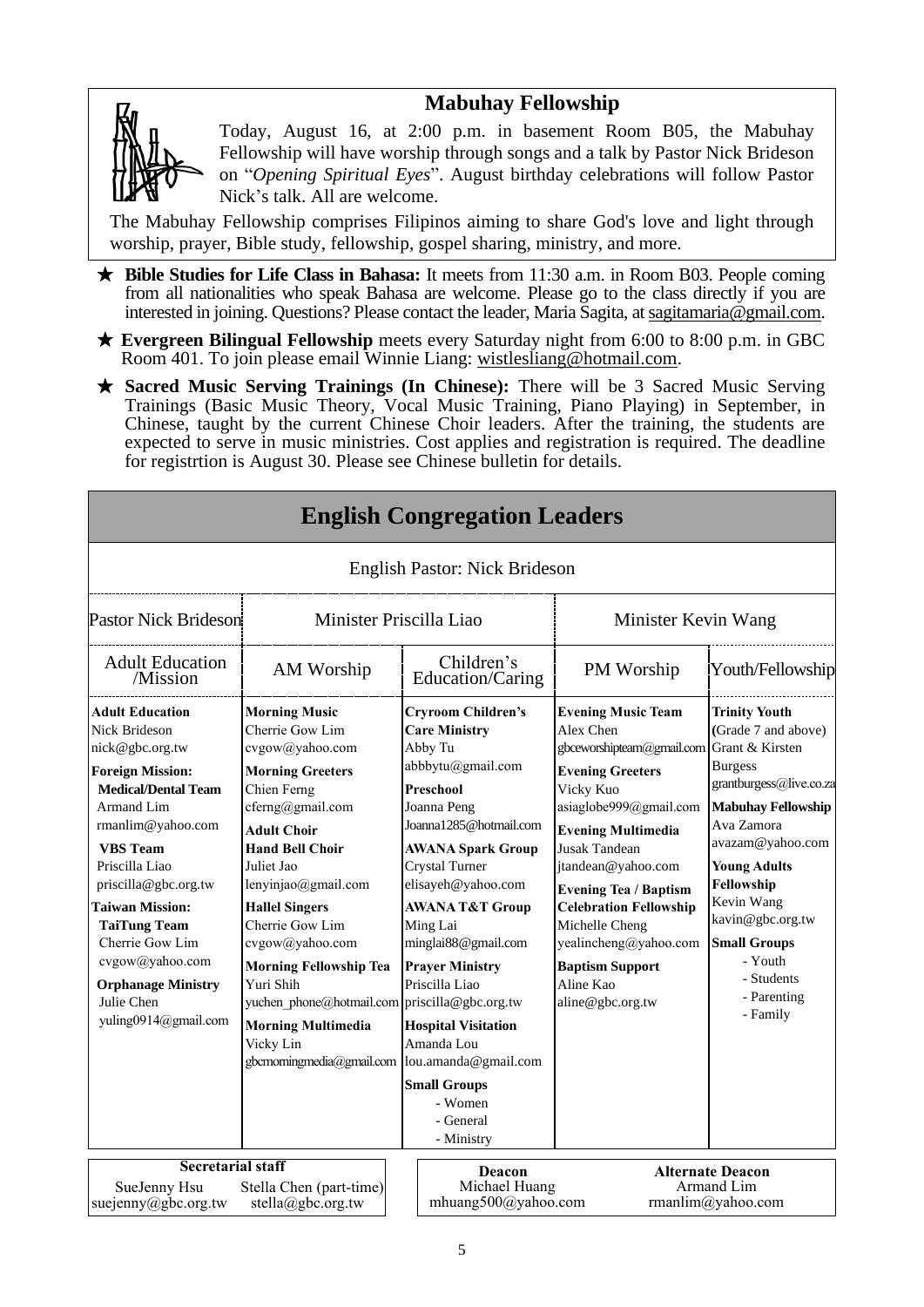| $\star\star$ Sunday School Information – Join a class directly $\star\star$ |              |                                                                                                  |          |                                        |
|-----------------------------------------------------------------------------|--------------|--------------------------------------------------------------------------------------------------|----------|----------------------------------------|
| <b>Class</b>                                                                |              | Time & Room                                                                                      |          |                                        |
| <b>Beginning Christian Life</b>                                             |              |                                                                                                  |          | Take the stairs by                     |
| Alpha – New and non-Christians                                              | $11:30$ a.m. | Calvary Room                                                                                     |          | the front desk, 2.5th<br>floor to both |
| Christianity 101 - required for baptism                                     | 11:30 a.m.   | Mount of Olives                                                                                  |          | Calvary and Mount<br>of Olives rooms.  |
| <b>Maturing Christians</b>                                                  |              |                                                                                                  |          |                                        |
|                                                                             | $9:00$ a.m.  | Mount of Olives Room                                                                             |          |                                        |
| <b>Bible Studies for Life</b>                                               | 11:30 a.m.   | 5 classes:<br>Room B03 - in Bahasa<br>Room B04<br>Room B05<br>WanFu 20 Room A<br>WanFu 20 Room C |          |                                        |
|                                                                             | $2:30$ p.m.  | Room 306                                                                                         |          |                                        |
|                                                                             | $4:00$ p.m.  | Room 305                                                                                         |          |                                        |
| <b>Youth: Grade 7 and above</b>                                             |              |                                                                                                  |          |                                        |
| <b>Bible Studies for Life</b>                                               | 11:30 a.m.   |                                                                                                  |          | Room 405                               |
| <b>Children</b>                                                             |              |                                                                                                  |          |                                        |
| Nursery - Age 3 and under                                                   |              | 11:20 a.m. - 12:50 p.m.                                                                          |          | Kindergarten                           |
| Preschool - Age 3 to 5                                                      |              | 11:40 a.m. $- 12:40$ p.m.                                                                        | Room 403 |                                        |
| AWANA - Kindergarten (大班) to Grade 6                                        |              | 11:30 a.m. $-1:00$ p.m.                                                                          |          | Rooms 401 / 404                        |

| <b>★★</b> Fellowships - Join a fellowship directly $\star \star$ |                                                   |                 |  |
|------------------------------------------------------------------|---------------------------------------------------|-----------------|--|
| <b>Fellowship</b>                                                | Time                                              | <b>Location</b> |  |
| Mabuhay                                                          | Sundays; $2:00 - 4:00$ p.m.                       | <b>B05</b>      |  |
| Young Adults $(20 - 35 \text{ y.o.})$                            | $2nd \& 4th Saturdays$ ; 10:30 a.m. to 12:00 p.m. | WanFu 22        |  |

| $\star\star$ Small Groups – Contact the leader to join $\star\star$                                               |                                            |                                                                 |                                                               |  |  |
|-------------------------------------------------------------------------------------------------------------------|--------------------------------------------|-----------------------------------------------------------------|---------------------------------------------------------------|--|--|
| <b>Type</b>                                                                                                       | <b>Name</b>                                | Day/Time                                                        | <b>Contact Emails</b>                                         |  |  |
| <b>Students</b>                                                                                                   | <b>International Students Group</b>        | Friday<br>$7:30 - 9:00$ pm                                      | WanFu 22A<br>cesaledro57@gmail.com                            |  |  |
| <b>Parenting</b>                                                                                                  | <b>Parenting Group</b>                     | $2nd$ & 4 <sup>th</sup> Sunday<br>$11:30$ am $-12:30$ pm        | GBC Room 402<br>rod_syverson@hotmail.com                      |  |  |
| Women                                                                                                             | Women's Group                              | 2 <sup>nd</sup> & 4 <sup>th</sup> Saturday<br>$8:30 - 10:30$ am | Near GBC<br>joeym.vanderwerf@gmail.com                        |  |  |
|                                                                                                                   | Salt & Light                               | Sunday<br>$1:30 - 3:00$ pm                                      | <b>GBC Mount of Olives Room</b><br>paulhan2908@gmail.com      |  |  |
|                                                                                                                   | <b>Bilingual Interpretation Group</b>      | Sunday<br>$2:00 - 4:00$ pm                                      | GBC Room 303<br>cfindler@yahoo.com                            |  |  |
|                                                                                                                   | Crown of Beauty                            | Saturday<br>$2:00 - 4:00$ pm                                    | <b>GBC Mount of Olives Room</b><br>clemence $4261$ @gmail.com |  |  |
| <b>General</b>                                                                                                    | Thursday Night Bible<br><b>Study Group</b> | Thursday<br>$7:30 - 9:00$ pm                                    | GBC Room 301<br>rod_syverson@hotmail.com                      |  |  |
|                                                                                                                   | NanGang Bible<br><b>Study Group</b>        | Friday<br>$7:00 - 9:30$ pm                                      | NanGang<br>sagitamaria@gmail.com                              |  |  |
|                                                                                                                   | YungHe Bible Study Group                   | Friday<br>$7:00-8:30$ pm                                        | YungHe<br>yedukondaluster@gmail.com                           |  |  |
|                                                                                                                   | HsinChu Bible Study Group                  | Friday<br>$7:30 - 8:45$ pm                                      | HsinChu<br>rmanlim@yahoo.com                                  |  |  |
| <b>Ministry</b>                                                                                                   | <b>Hospital Visitation Group</b>           | Thursday<br>$1:30 - 2:30$ pm                                    | Near GBC<br>lou.amanda@gmail.com                              |  |  |
| If you are interested in starting a new group,<br>please contact Minister Priscilla Liao at priscilla@gbc.org.tw. |                                            |                                                                 |                                                               |  |  |